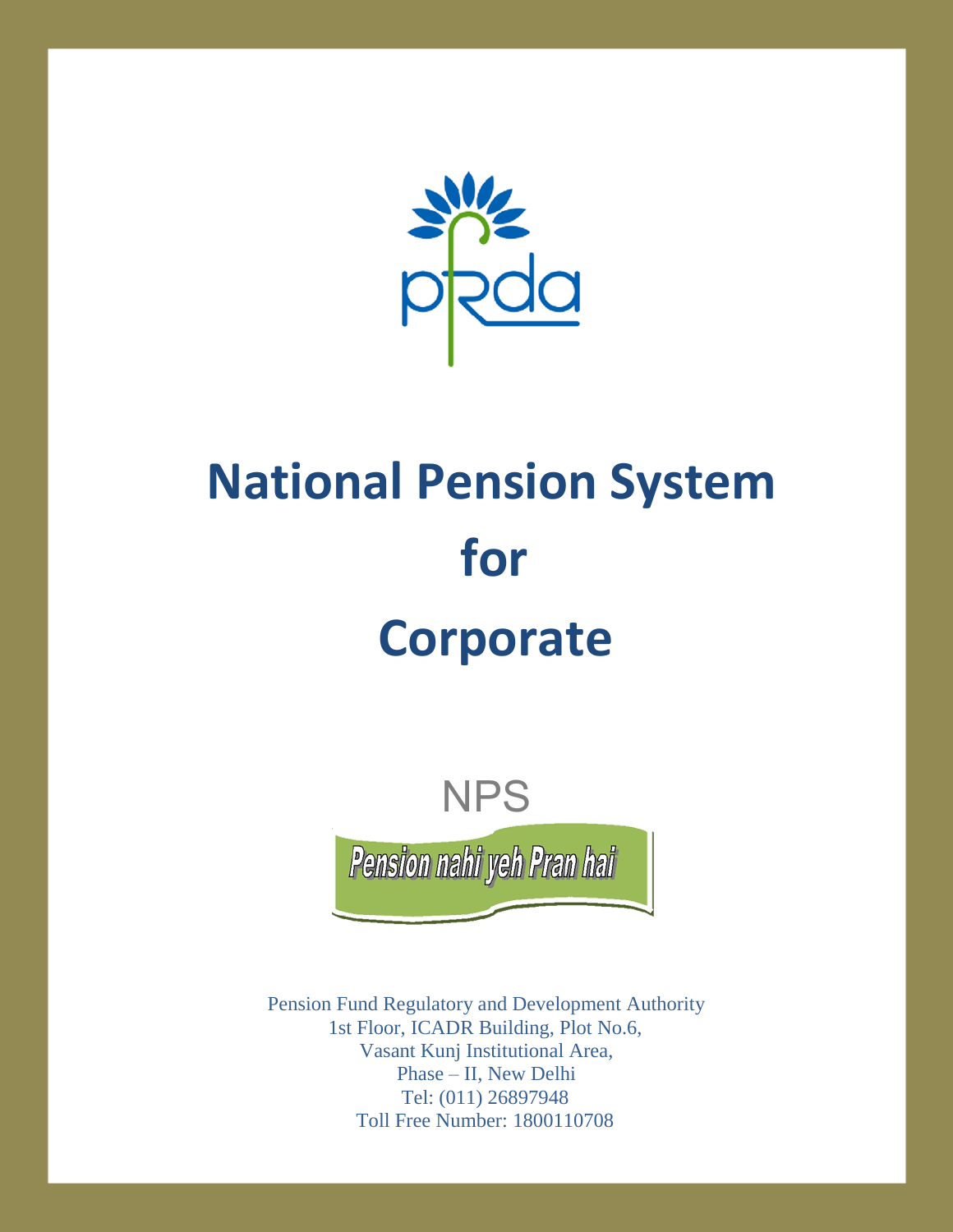## **TABLE OF CONTENTS**

| 1    |                                                                                                                                                             |  |  |
|------|-------------------------------------------------------------------------------------------------------------------------------------------------------------|--|--|
| 2    |                                                                                                                                                             |  |  |
| 3    | PENSION FUND REGULATORY AND DEVELOPMENT AUTHORITY (PFRDA)  4                                                                                                |  |  |
| 4    |                                                                                                                                                             |  |  |
| 5    |                                                                                                                                                             |  |  |
| 5.1  |                                                                                                                                                             |  |  |
| 5.2  |                                                                                                                                                             |  |  |
| 5.3  |                                                                                                                                                             |  |  |
| 5.4  |                                                                                                                                                             |  |  |
| 5.5  |                                                                                                                                                             |  |  |
| 5.6  |                                                                                                                                                             |  |  |
| 5.7  |                                                                                                                                                             |  |  |
| 5.8  |                                                                                                                                                             |  |  |
| 5.9  |                                                                                                                                                             |  |  |
| 5.10 |                                                                                                                                                             |  |  |
| 5.11 |                                                                                                                                                             |  |  |
| 5.12 |                                                                                                                                                             |  |  |
| 5.13 |                                                                                                                                                             |  |  |
| 5.14 |                                                                                                                                                             |  |  |
| 5.15 |                                                                                                                                                             |  |  |
| 5.16 | How to get Correction/change in Corporate/Subscriber Master details And/Or<br>Reissue of I-Pin/T-Pin/PRAN Card/change in Employer/scheme preference/POP. 16 |  |  |
| 6    |                                                                                                                                                             |  |  |
| 7    |                                                                                                                                                             |  |  |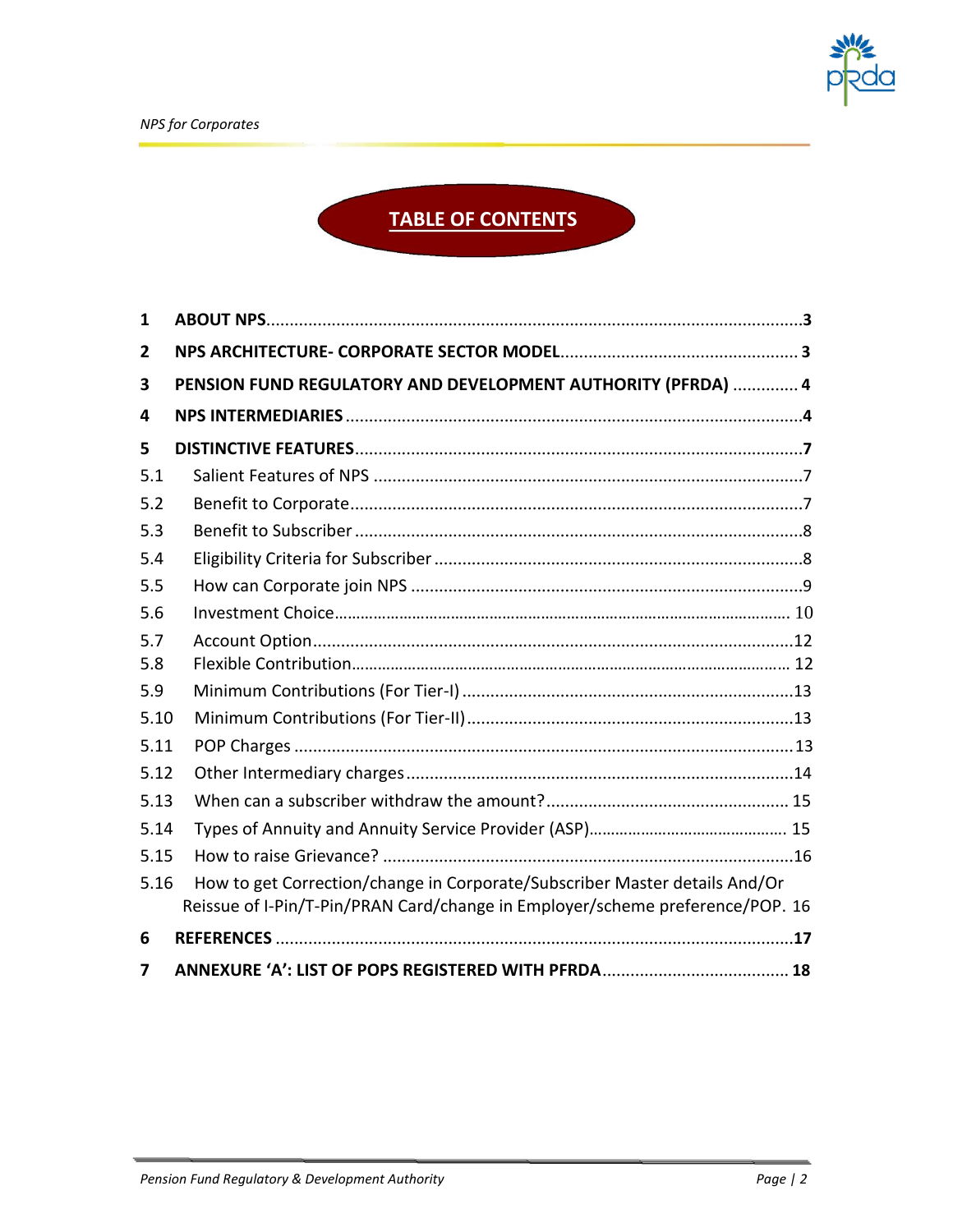

## **1 ABOUT NPS**

The Government of India in exercise of their executive powers adopted 'National Pension System' (NPS) based on defined contributions in respect of all new entrants to Central Government services, excepting the Armed Forces, with effect from  $1<sup>st</sup>$  January 2004. Most of the State Governments also have notified a National Pension System for their new entrants.

PFRDA has also made NPS available to all citizens of India, with effect from  $1<sup>st</sup>$  May 2009 on a voluntary basis.

In pursuance to PFRDA's commitment to make available an avenue for saving for old age to all sections of society, PFRDA had launched a separate model to provide NPS to the employees of corporate entities, including PSUs since December 2011. This model is titled **"NPS – Corporate Sector Model".**

## **2 NPS ARCHITECTURE- CORPORATE SECTOR MODEL**

A pictorial depiction of the NPS architecture under corporate sector model is outlined below:

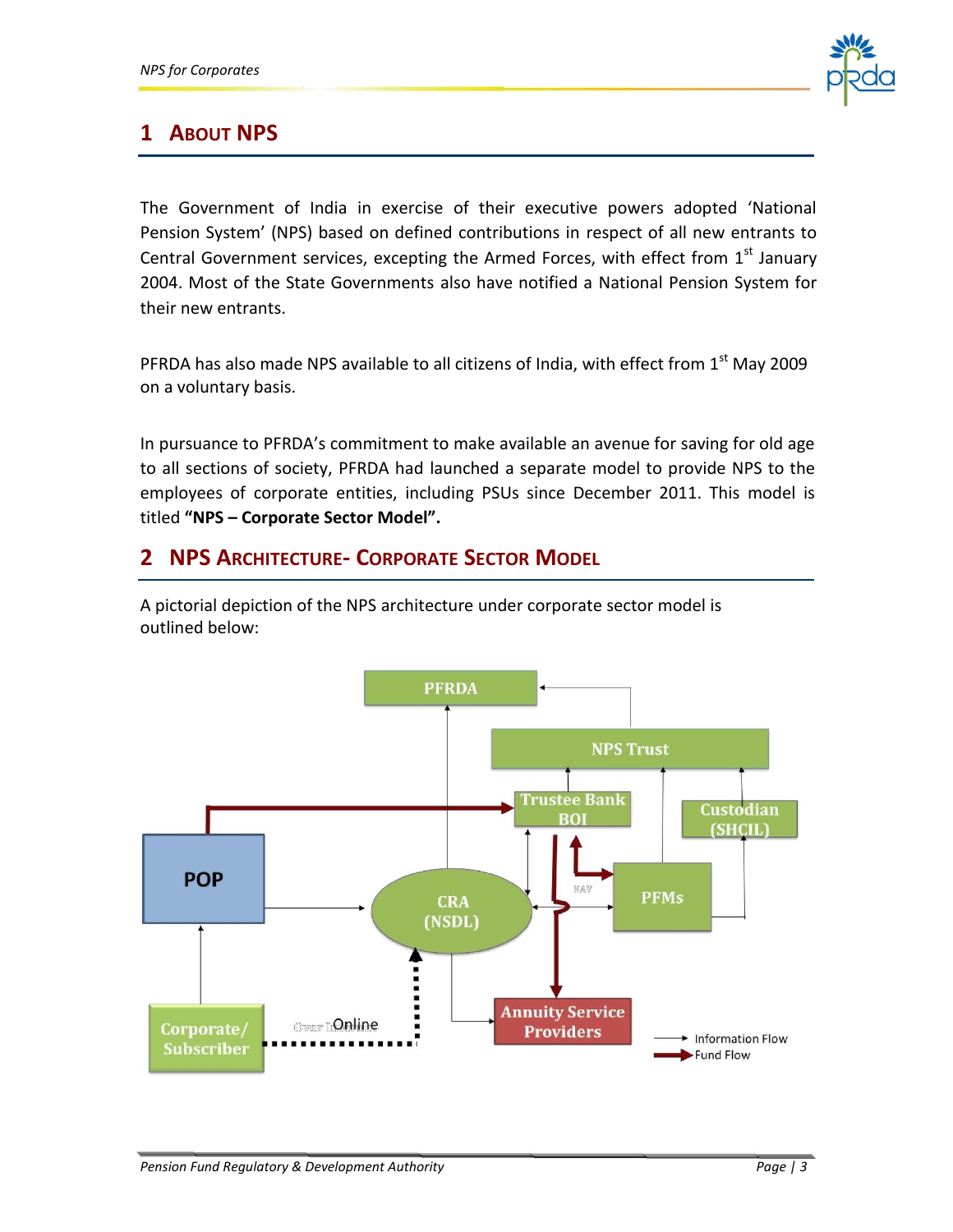

## **3 PENSION FUND REGULATORY AND DEVELOPMENT AUTHORITY (PFRDA)**

PFRDA is the regulator for the NPS. PFRDA is responsible for appointment of various intermediaries in the system such as Central Record Keeping Agency (CRA), Pension Funds, Custodians, NPS Trustee Bank, etc. PFRDA monitors the performance of the various intermediaries. PFRDA provides regulatory guidance to the PFs for investment of funds received under NPS. It shall also ensure that all stakeholders comply with the guidelines/regulations issued by PFRDA from time to time.

#### **4 NPS INTERMEDIARIES**

NPS has an unbundled Architecture, where each function is performed by a different entity. NPS is the unique product which provides an opportunity for subscribers, to be serviced by intermediaries which are renowned in their area, that too at low cost, like:

- Central Record keeping functions are performed by the NSDL.
- **Funds are managed by pension funds with a proven track record.**
- Axis Bank Ltd. provides Trustee Bank functions.
- At present, More than 60 POPs with over 36000 POP-SPs are registered for providing NPS services.
- Stock Holding Corporation of India Ltd. provides custodial services under NPS.
- At present, 7 Annuity service providers have been selected to provide the Annuity.

Please note that the addition or deletion of intermediaries like PF, POP and ASP is a continuous process. The latest list of PFs, POPs and ASPs are available on PFRDA website - [www.pfrda.org.in.](http://www.pfrda.org.in/)

#### **Central Recordkeeping Agency (CRA)**

The CRA is a first of its kind venture in India and is critical to the successful operationalization of the NPS. The main functions and responsibilities of the CRA include:

- Recordkeeping, administration and customer service functions for all the subscribers of the NPS.
- **E** Issue of unique Permanent Retirement Account Number (PRAN) to each subscriber, maintaining a database of all PRANs issued and recording transactions relating to each subscriber's PRAN.
- Acting as an operational interface between PFRDA and other NPS intermediaries such as Pension Funds, Annuity Service Providers, Trustee Bank etc.

Central Record Keeping Agency is **National Securities Depository Limited (NSDL).**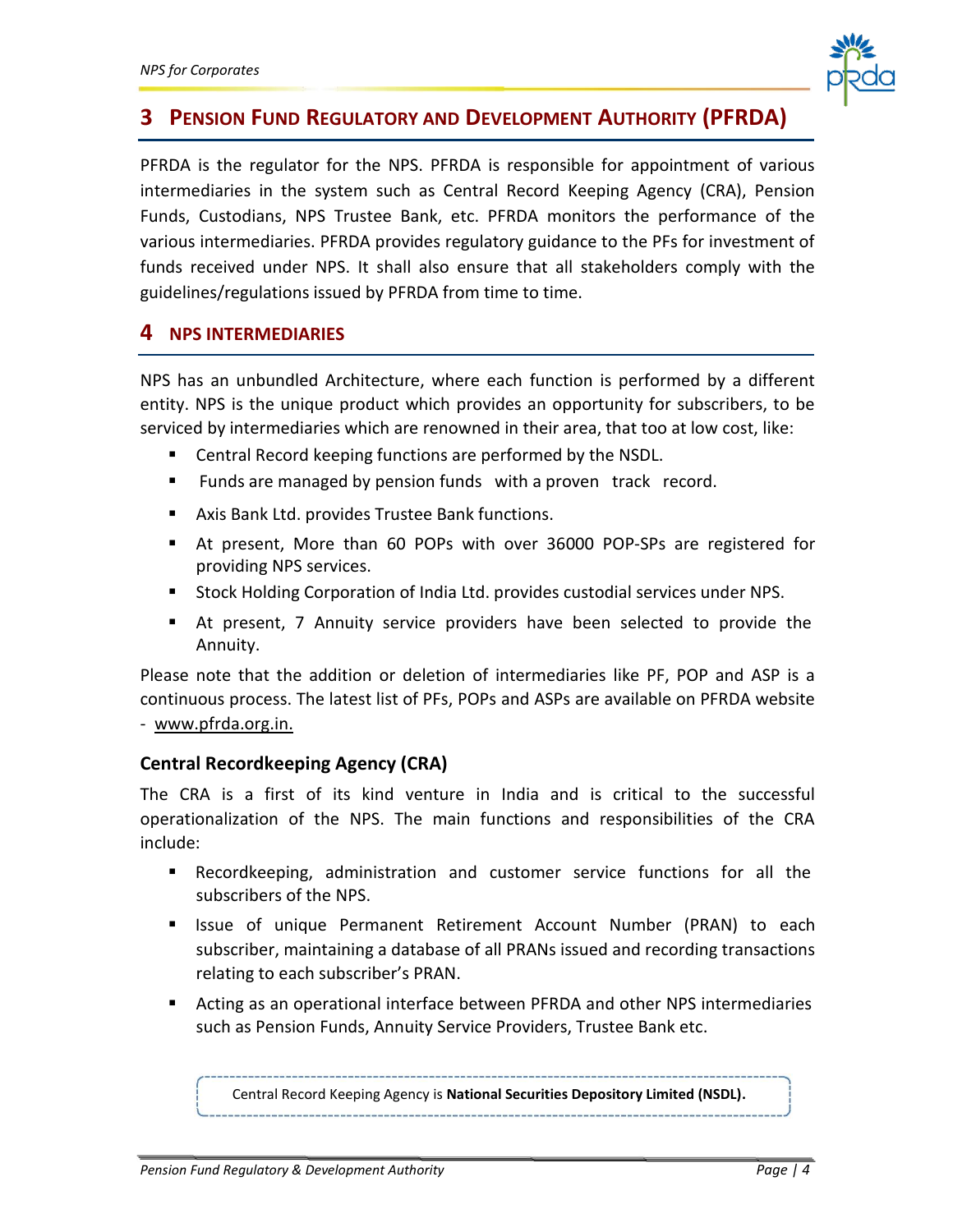

#### **NPS Trust & Trustee Bank (TB)**

PFRDA has established the NPS Trust under Indian Trusts Act, 1882 and appointed NPS Board of Trustees under whom the administration of NPS vests under Indian Law. The Trust is responsible for taking care of funds under NPS. The Trust holds an account with Axis Bank Ltd and this bank is designated as Trustee Bank.

Trustee Bank manages the banking of pension funds in accordance with the applicable provisions of the NPS, the scheme, guidelines/notifications issued by PFRDA, Ministry of Finance and Government of India from time to time.

| Trustee Bank is Axis Bank Ltd. |  |
|--------------------------------|--|
|                                |  |
|                                |  |

#### **Pension Funds (PFs)**

Appointed PFs manage the retirement savings of the subscribers under NPS. The PFs are required to invest strictly in accordance with the guidelines issued by the Govt. of India and PFRDA.

#### **Pension Funds\* (Any One)**

- SBI Pension Funds Pvt. Limited
- LIC Pension Fund Limited
- UTI Retirement Solutions Limited
- ICICI Prudential Pension Funds Management Company Limited
- Kotak Mahindra Pension Fund Limited
- Reliance Capital Pension Fund Limited
- \*HDFC Pension Fund Ltd.
- Pension fund to be incorporated by Birla Sun Life Insurance company limited

\* Note: The Hon'ble High Court, Delhi has permitted [HDFC Pension Management](http://www.hdfcpension.com/)  [Company Ltd](http://www.hdfcpension.com/) to carry on pension fund management business till further orders.

(The latest list of PFs is available on PFRDA website- [www.pfrda.org.in\)](http://www.pfrda.org.in/)

Either Corporate or subscriber (employee) may choose any one PF appointed by PFRDA.

#### **Annuity Service Provider (ASP)**

ASPs would be responsible for delivering a regular monthly pension to subscribers as per the selected choice of annuity by the subscriber.

(The latest list of ASPs is available on PFRDA website- www.pfrda.org.in)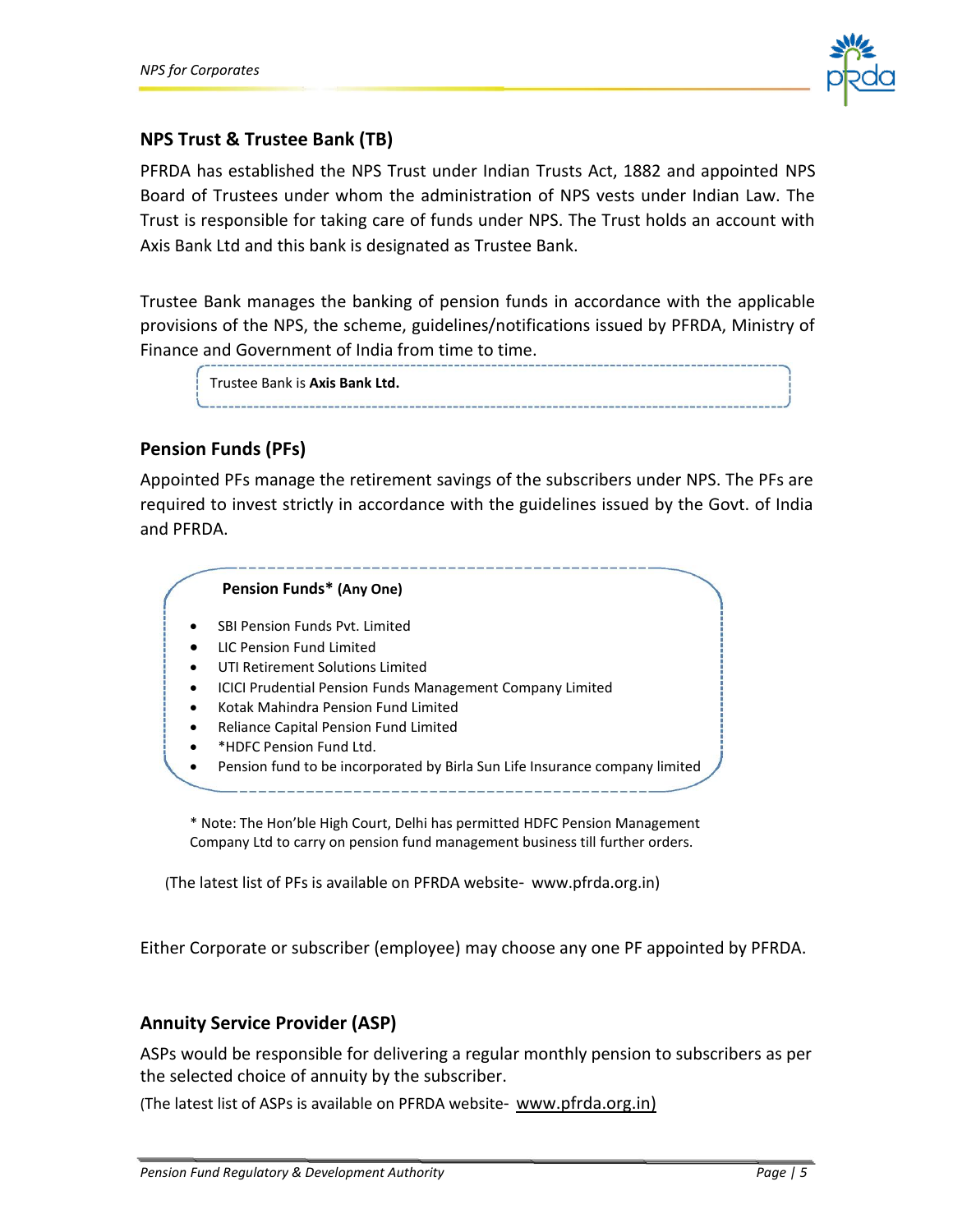

#### **Custodian**

The Custodian is responsible for the custody of underlying assets. Custodian is a SEBI registered Custodial Services provider fulfilling conditions on foreign holdings and crossholdings as Government may prescribe.

Custodian is **Stock Holding Corporation of India (SCHIL).**

#### **Corporate**

Corporate model would be available to any of the entities under:-

- **Entities registered under Companies Act**
- **Entities registered under various Co-operative Acts**
- Central Public Sector Enterprises
- **State Public Sector Enterprises**
- Registered Partnership firm
- Registered Limited Liability Partnership (LLPs)
- Any Body incorporated under any act of Parliament or State legislature or by order of Central / State Government
- **Proprietorship Concern**
- **Trust/Society**

Corporate may join NPS through any one of the existing POPs. This will facilitate employees working under various organizations to on board NPS within the purview of their employer–employee relationship, subject to the norms as prescribed by PFRDA. Corporate may directly approach POP as an entity for its employees to join NPS. Corporate along with Subscribers shall also be required to comply with the provisions of the Prevention of Money Laundering (PML) Act, 2002 and the rules framed there under, as may be applicable, from time to time. The documents for KYC verification for the corporate should be as prescribed under AML/CFT act 2002 by GOI for customer identification. The details of which are available on the website of "Financial Intelligence Unit, Ministry of Finance, GOI" [. \(http://fiuindia.gov.in\)](http://fiuindia.gov.in/)

#### **Point of Presence (POP)**

POP/POP-SP will be the interface between the corporate/subscribers and the NPS architecture. POP-Service Providers (POP-SPs) are the designated branches of registered PoP(s) to extend the reach of NPS. PoP/POP-SP will perform the functions relating to registration of corporate and subscribers, undertaking Know Your Customer (KYC) verification, receiving contributions and instructions from corporate and transmission of the same to designated NPS intermediaries.

> í List of POPs is provided in Annexure 'A'. The latest list is available on PFRDA website.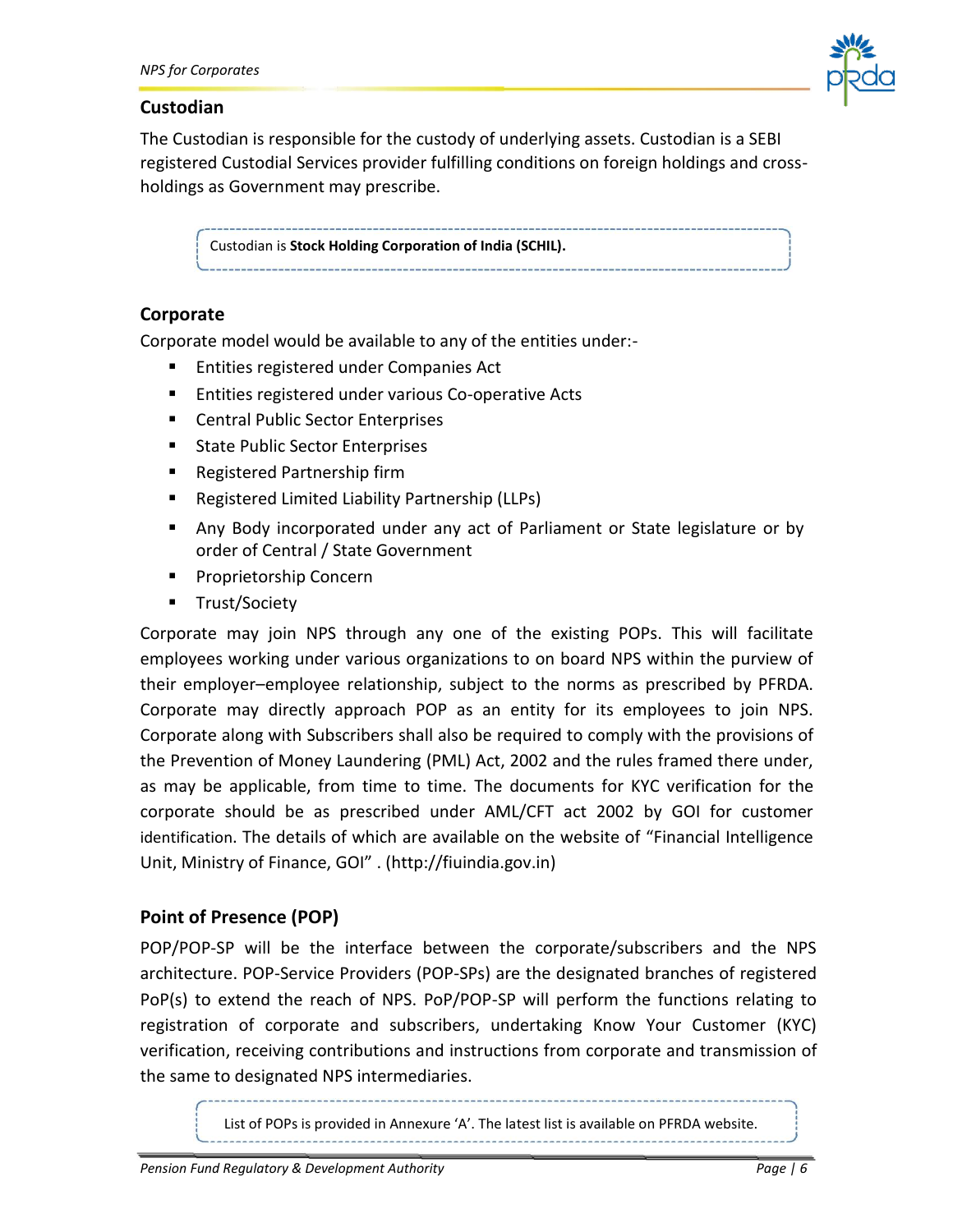

#### **Subscribers**

The employees of the corporate entity enrolled by the employer will be registered as subscribers under NPS. Each Subscriber will have a separate individual pension account. If the employer does not make choice of the PF or scheme preference, each subscriber will be able to select a Pension Funds registered under NPS. Each PF in this system will provide a limited number of simple, standard investment schemes with different risk and return profiles. Subscribers will have the option to switch savings between investment schemes as per the terms of employment, subject to such conditions and charges as prescribed by PFRDA from time to time.

#### **5 DISTINCTIVE FEATURES**

#### 5.1 Salient Features of NPS

- **It is prudentially regulated:** Transparent investment norms, regular monitoring and performance review of Pension Funds by NPS Trust.
- **Low Cost:** NPS is perhaps one of the world's lowest cost pension scheme. Other handling and administrative charges are also the lowest. The fund management fees will be 0.01% of AUM.
- **Portability:** NPS account can be operated from anywhere in the country irrespective of employment and geography.
- **Flexibility:** Choice of investment mix and Pension Funds or select Auto Option (life cycle fund) to get better returns, if option provided by the corporate.
- **Simple and Web enabled/Online:** All transactions can be tracked online through CRA system. Employer and employee can check fund and contribution status through CRA website.

#### 5.2 Benefit to Corporate

- **Platform to co-contribute for employees' pension.**
- Saving expenses incurred on Self administration of pension function (viz; record keeping, investment, annuity etc.).
- Corporate may exercise choice of PF for its employees or leave the option to employees for selecting PFs for themselves.
- Can claim tax benefits for the amount contributed towards pension of Employees. From  $1^{st}$  Apr, 2012 up to 10% of the salary (basic and dearness allowance) of employers Contribution can be deducted as 'Business Expense' from their Profit & Loss Account.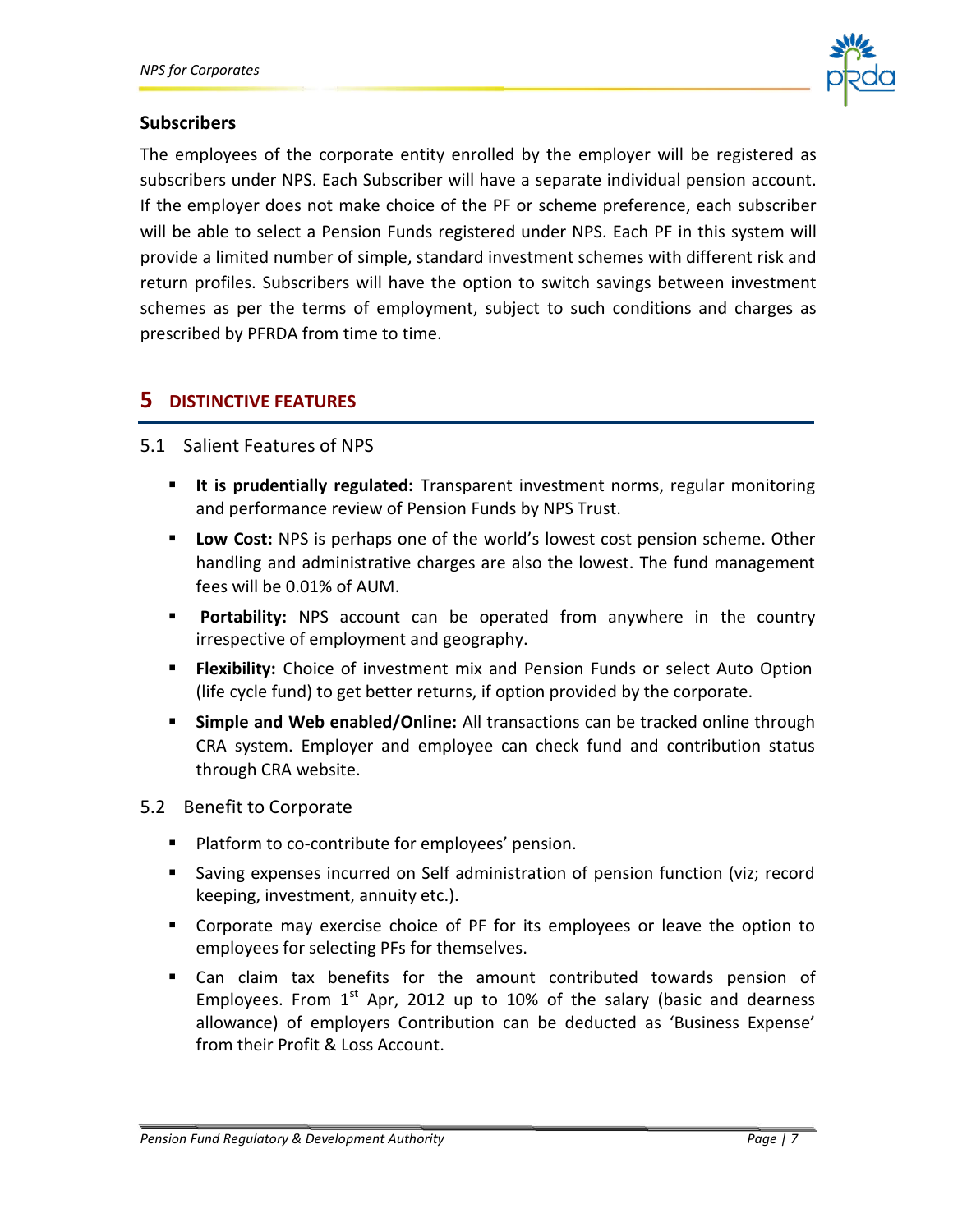

#### 5.3 Benefit to Subscriber

- Cheapest investment product with better growth options through long term market-linked saving.
- **Provides choice of various funds with a flexible investment pattern.**
- **Individual Retirement Account for record keeping at individual level ensures** portability across geographies and employment.
- **Platform to monitor and manage investment to meet subscriber's diverse** financial goals.
- Employee as well as employer's contribution to the account of employee is eligible for tax exemption as per the Income Tax Act, 1961 as amended from time to time. As per finance bill 2011-12, the employee contribution to NPS upto 10% of basic plus DA is allowable deduction under section 80 CCD(1) within overall limit of Rs. 1 lakh. The employer's contribution to NPS upto 10% of basic plus DA is allowed deduction under section 80CCD (2) and excluded from the limit of Rs.1 lakh. [\(http://indiabudget.nic.in\)](http://indiabudget.nic.in/)
- Offers Tier II account which is a voluntary savings facility with anytime liquidity/withdrawal option.
- Efficient grievance management through CRA Website, Call Center, Email or Postal Mail.
- Routine/quarterly disclosure of the funds helps subscriber to achieve better fund management.
- Auto Choice option for those who do not have the required knowledge to manage their investment.
- Release of daily NAV by PFs to ensure subscriber can take informed decisions.
- An option to remain invested even after your retirement.

#### 5.4 Eligibility Criteria for Subscriber

A citizen of India, whether resident or non-resident can join NPS subject to the following conditions:

- Subscriber should be between  $18 60$  years of age as on the date of submission of his / her application.
- **Subscriber should comply with the prescribed Know Your Customer (KYC) norms** as detailed in the Subscriber Registration Form (CS-S1 and CS-S2).

Pre-existing account holders under NPS cannot join again as existing account is portable across geographies and employers. Entity may regulate within these norms but shall not breach these norms.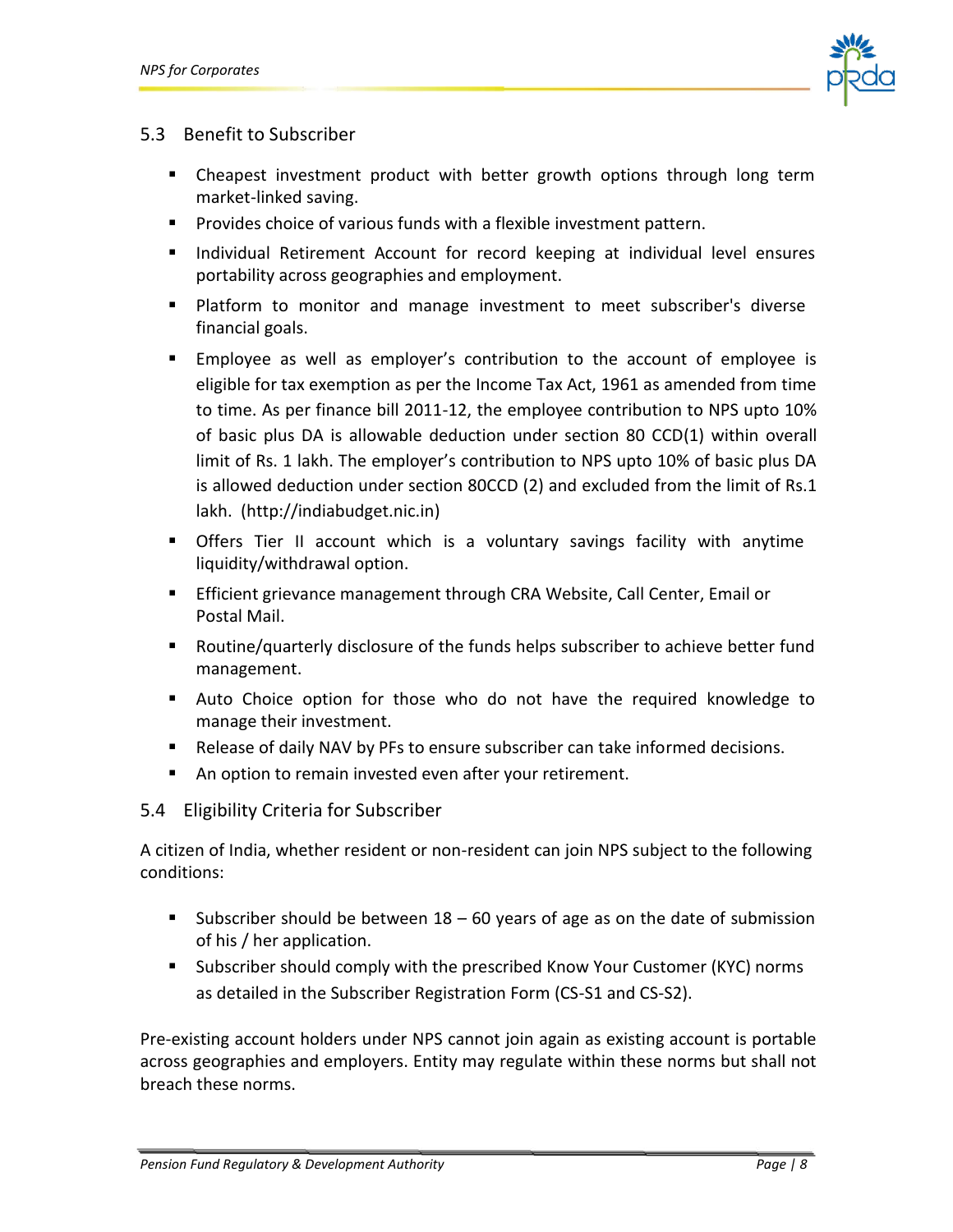

#### 5.5 How can Corporate join NPS?

- Corporate desirous of extending NPS to their employees would need to tie up with any of the approved PoPs under NPS through MOUs.
- The Format of the MOU is to be devised by POP with mutual understanding with the Corporate subject to the maximum charges as prescribed by PFRDA and compliance of service level requirement/turnaround time (SLR/TAT) as applicable to POP within the NPS architecture.
- Any eligible corporate entity may enroll their employees under NPS through POPs as per the existing model available for All Citizens of India. Such entities will be free to negotiate charges with PoPs where POP-SP will undertake entire data upload as per All Citizen's model.
- **POP, in consultation with its corporate client shall devise in house mechanism** and processes for acceptance of consolidated data and aggregated funds for upload to CRA and Trustee Bank respectively.
- The Corporate would complete the prescribed CHO-I form and submit the same along with the details of corporate Branch offices, CBO (CBO may be Zonal/regional controlling offices where the underlying employees are posted) to the designated PoP. Designated PoP would ensure necessary due diligence on the status of corporate as required for KYC verification as per AML/CFT guidelines issued by Govt. of India and submit the form to CRA duly certified. CRA would register the corporate in the CRA system and allot entity registration number, which would be reflected in each subscriber registration form (CS-S1).
- The designated PoP would ensure that the forms are received and subscribers registered before receipt of contributions from the corporate. Usual turnaround time (TAT) as prescribed under NPS would be applicable for receipt of money.
- The PoP would be authorized to receive consolidated contribution from corporate as per their MOU and SLAs prescribed by PFRDA for PoPs would stand relaxed to this extent in this regard. PoPs may also provide consolidated acknowledgement to the corporate along with nominal roll of subscribers.
- PoP shall receive the consolidated amount from the entity with break up Subscriber wise and remit funds to Trustee Banks.
- CRA, Trustee Bank and other intermediaries' structure shall be same as for ALL Citizens Model.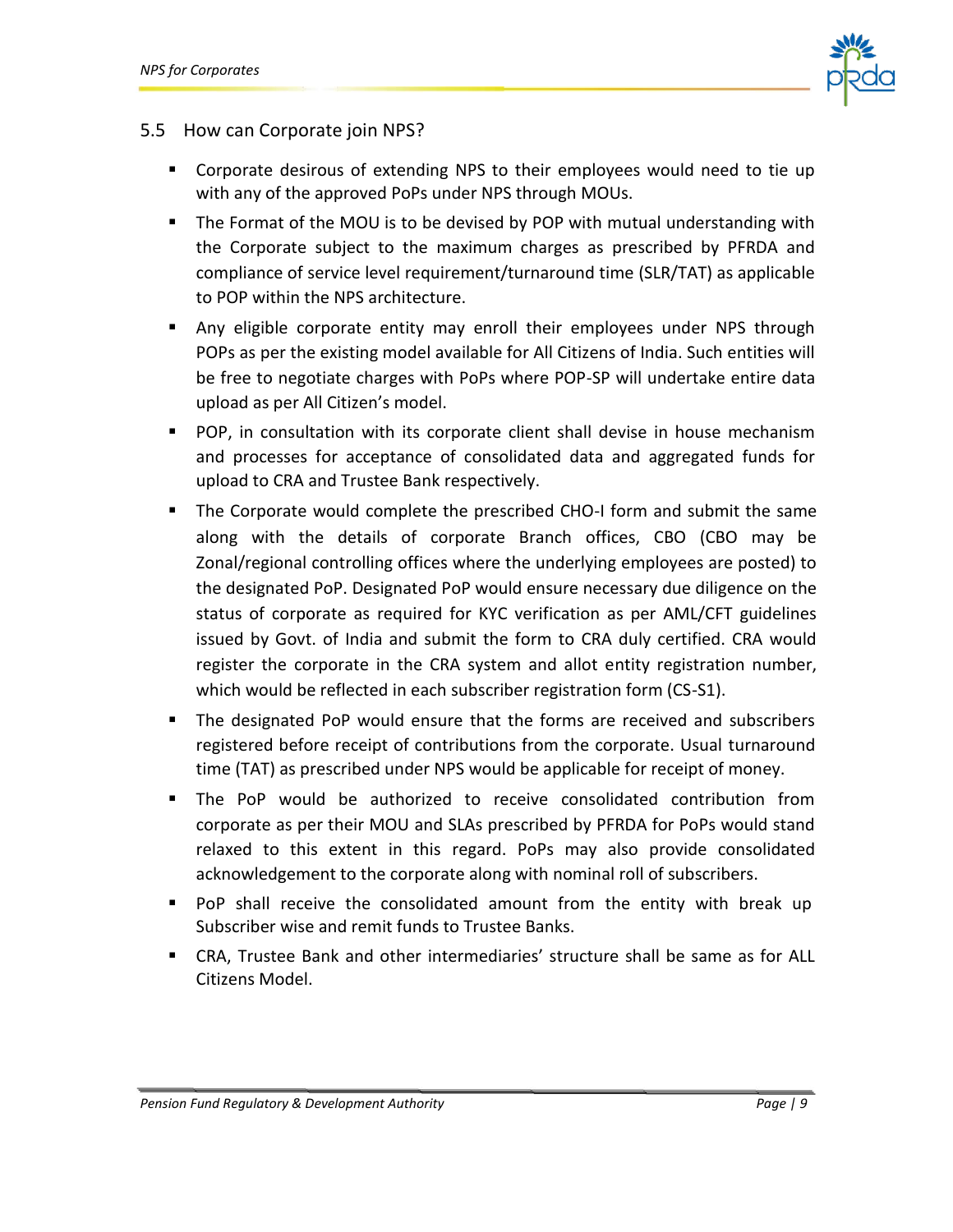

#### 5.6 Investment Choice

In NPS, a Corporate would have flexibility to provide investment scheme preference (PF and Investment choice) either at subscriber level or at the corporate level centrally for all its underlying subscribers.

#### (A) Selection of PF:

The corporate or subscriber (employee) can select any one of the following PFs\*:-

- SBI Pension Funds Pvt. Limited
- **E** LIC Pension Fund Limited
- UTI Retirement Solutions Limited
- **ICICI Prudential Pension Funds Management Company Limited**
- Kotak Mahindra Pension Fund Limited
- Reliance Capital Pension Fund Limited
- \*HDFC Pension Fund Ltd.
- **Pension fund to be incorporated by Birla Sun Life Insurance company limited**

\* Note: The Hon'ble High Court, Delhi has permitted [HDFC Pension Management](http://www.hdfcpension.com/)  [Company Ltd](http://www.hdfcpension.com/) to carry on pension fund management business till further orders.

(The latest list of PFs is available on PFRDA website).

(B) Investment Choice for Asset Allocation:

The Corporate as well as Subscriber can have any of the two choices for their asset allocation:

**Active Choice:** Corporate**/** Subscriber as the case may be will have the option to actively decide as to how your NPS pension wealth is to be invested across Asset class E (up to 50%), Asset Class C, and Asset Class G.

#### **Or**

**Auto Choice:** In this option, the investments will be made in a life-cycle fund. Here, the fraction of funds invested across three asset classes will be determined by a pre-defined portfolio (which would change as per age of subscriber). Table for Life cycle fund is given below.

#### **NOTE:**

 Asset Class E- Investment in predominantly equity market instrument. Asset Class C- Investment in fixed income instruments other than Government Securities Asset Class G- Investment in Government Securities.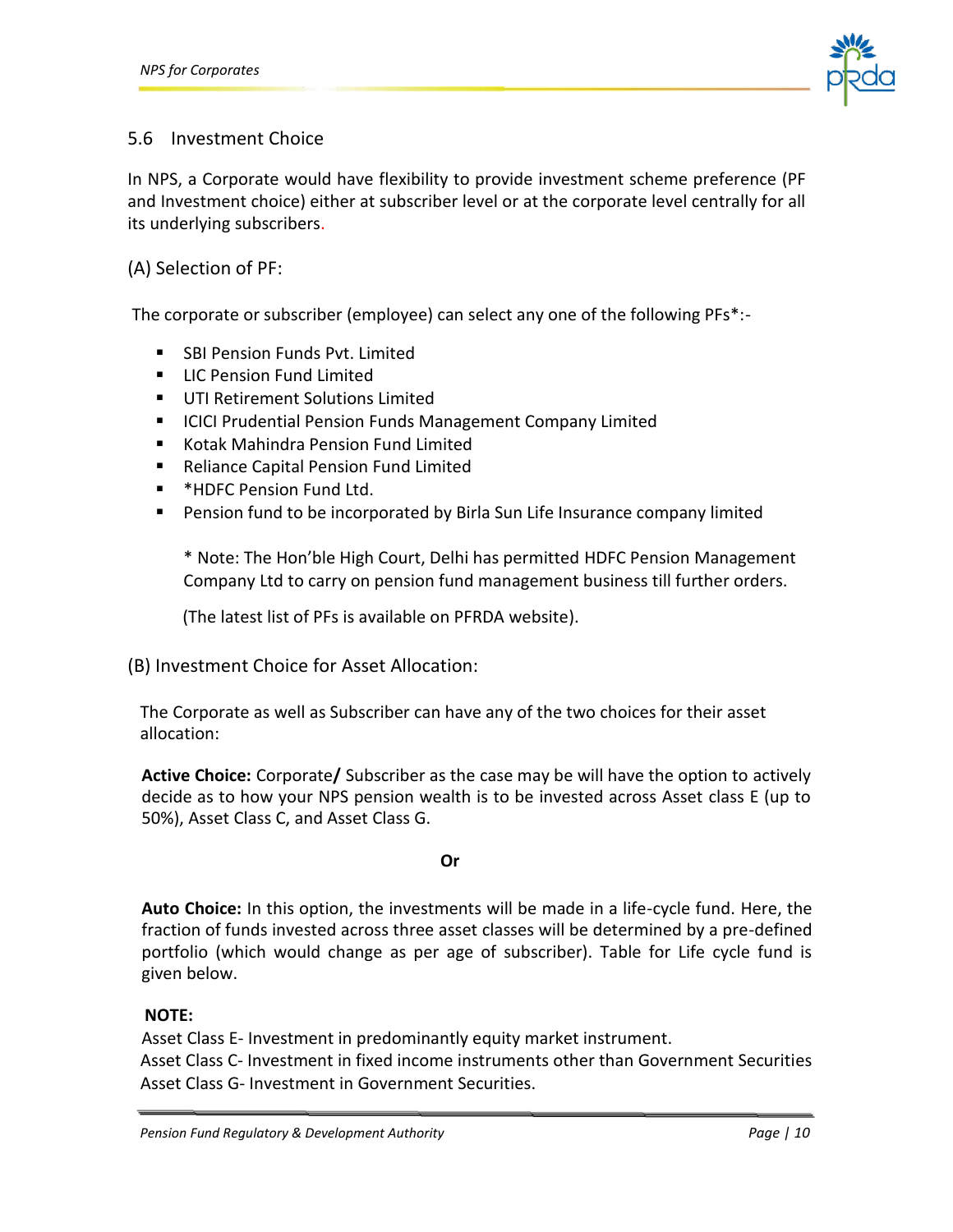

#### **Table for Lifecycle Fund**

| <b>Age</b>     | <b>Asset Class E</b> | <b>Asset Class C</b> | <b>Asset Class G</b> |
|----------------|----------------------|----------------------|----------------------|
| Up to 35 years | 50%                  | 30%                  | 20%                  |
| 36 years       | 48%                  | 29%                  | 23%                  |
| 37 years       | 46%                  | 28%                  | 26%                  |
| 38 years       | 44%                  | 27%                  | 29%                  |
| 39 years       | 42%                  | 26%                  | 32%                  |
| 40 years       | 40%                  | 25%                  | 35%                  |
| 41 years       | 38%                  | 24%                  | 38%                  |
| 42 years       | 36%                  | 23%                  | 41%                  |
| 43 years       | 34%                  | 22%                  | 44%                  |
| 44 years       | 32%                  | 21%                  | 47%                  |
| 45 years       | 30%                  | 20%                  | 50%                  |
| 46 years       | 28%                  | 19%                  | 53%                  |
| 47 years       | 26%                  | 18%                  | 56%                  |
| 48 years       | 24%                  | 17%                  | 59%                  |
| 49 years       | 22%                  | 16%                  | 62%                  |
| 50 years       | 20%                  | 15%                  | 65%                  |
| 51 years       | 18%                  | 14%                  | 68%                  |
| 52 years       | 16%                  | 13%                  | 71%                  |
| 53 years       | 14%                  | 12%                  | 74%                  |
| 54 years       | 12%                  | 11%                  | 77%                  |
| 55 years       | 10%                  | 10%                  | 80%                  |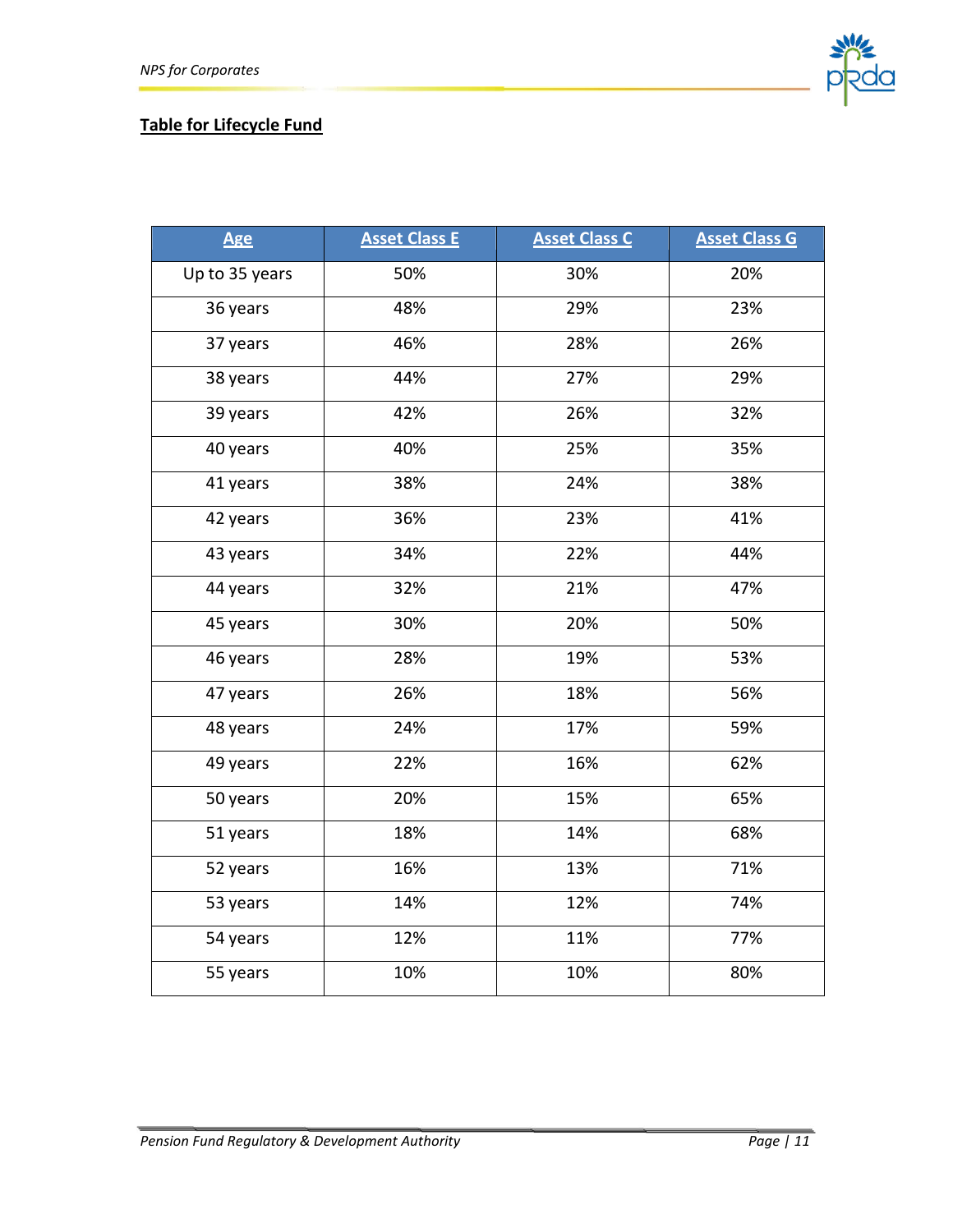

#### 5.7 Account Option

Under NPS following two types of accounts will be available:

- Tier-I account: Employer / Employee can contribute for retirement into this nonwithdrawal account. Income Tax benefits as per the Income Tax Act, 1961 are available for both employer and employee contributions.
	- o Tier-I charges can be borne either by Corporate or Subscriber, at the discretion of Corporate.
- Tier-II account: This is a voluntary savings facility, where the subscriber can avail Fund Management facility at very low costs. Subscriber will be free to withdraw savings from this account whenever they wish. However, the tax benefits are not applicable for Tier-II account.
	- $\circ$  Tier-II account can be activated along with the Tier-I account or at a later date. However, The POP for activating Tier-II account should be same as Tier-I account. The Request Form for activation of Tier-II account at the time of registration is CS-S1 (composite corporate subscriber registration form) or if activated at a later date, UOS-S10 as applicable under 'All citizens Model'.
	- o Tier-II transaction charges are same as Tier-I, however it will be borne by subscriber only.
	- o The investment option for the Tier-II account can be exercised by the subscriber only, which can be different from tier-I account.
	- $\circ$  Tier II accumulations can be switched to Tier I account but not vice versa.

#### 5.8 Flexible Contribution

The NPS platform allows all three variations of contributions from employer and employee:

- **Equal contributions by employer and employee**
- Unequal contribution by the employer and the employee
- **EX Contribution from either the employer or the employee**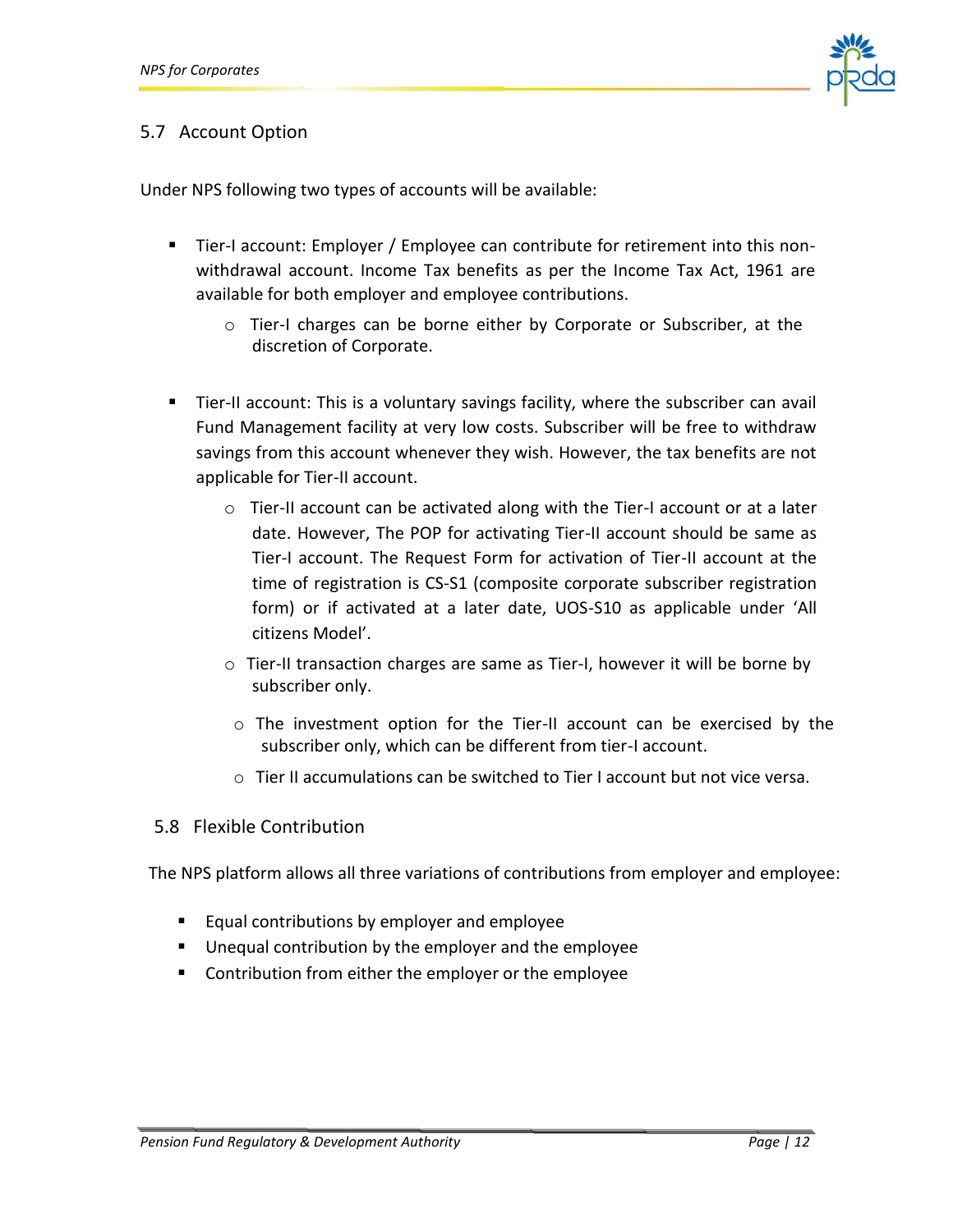

- 5.9 Minimum Contributions (For Tier-I)
	- Minimum amount per contribution Rs 500
	- **Minimum contribution per year Rs 6,000**
	- **Minimum number of contributions -01 per year**

#### 5.10 Minimum Contributions (For Tier-II)

- Minimum amount per contribution Rs 250
- **Minimum balance of Rs. 2000/- at the end of each financial year**
- **Minimum number of contributions -01 per year**

#### **Charges and Penalty applicable for not meeting the minimum contribution requirements as specified in 5.9 and 5.10 above.**

- If the subscriber contributes less than minimum contribution in a year, then he would have to bear a default penalty of Rs. 100 per year of default and the account would become dormant.
- In order to reactivate the account, the subscriber would have to pay the minimum contributions, along with penalty, due for the period of dormancy.
- A dormant account shall be closed when the account value falls to zero.

#### 5.11 POP Charges

Corporate may negotiate the charge structure with POP for providing NPS services, subject to the ceiling prescribed by PFRDA. Following are the existing POP charges under NPS for All Citizens Model:-

| <b>Intermediary</b> | <b>Charge Head</b>                                                  | Charges*                                                                                                                                                                    | <b>Method of</b><br><b>Deduction</b> |
|---------------------|---------------------------------------------------------------------|-----------------------------------------------------------------------------------------------------------------------------------------------------------------------------|--------------------------------------|
| <b>POP</b>          | Initial subscriber<br>registration<br>and<br>contribution<br>upload | Rs. 100 plus 0.25% of contribution<br>subject to minimum Rs.20<br>and<br>maximum Rs.25000/-.                                                                                | To be<br>collected<br>upfront        |
|                     | Any subsequent<br>transactions                                      | 0.25% of contribution subject to<br>minimum<br><b>Rs.20</b><br>and<br>maximum<br>Rs.25000/-.<br>Any other transaction not involving<br>contribution from subscriber-Rs 20/- |                                      |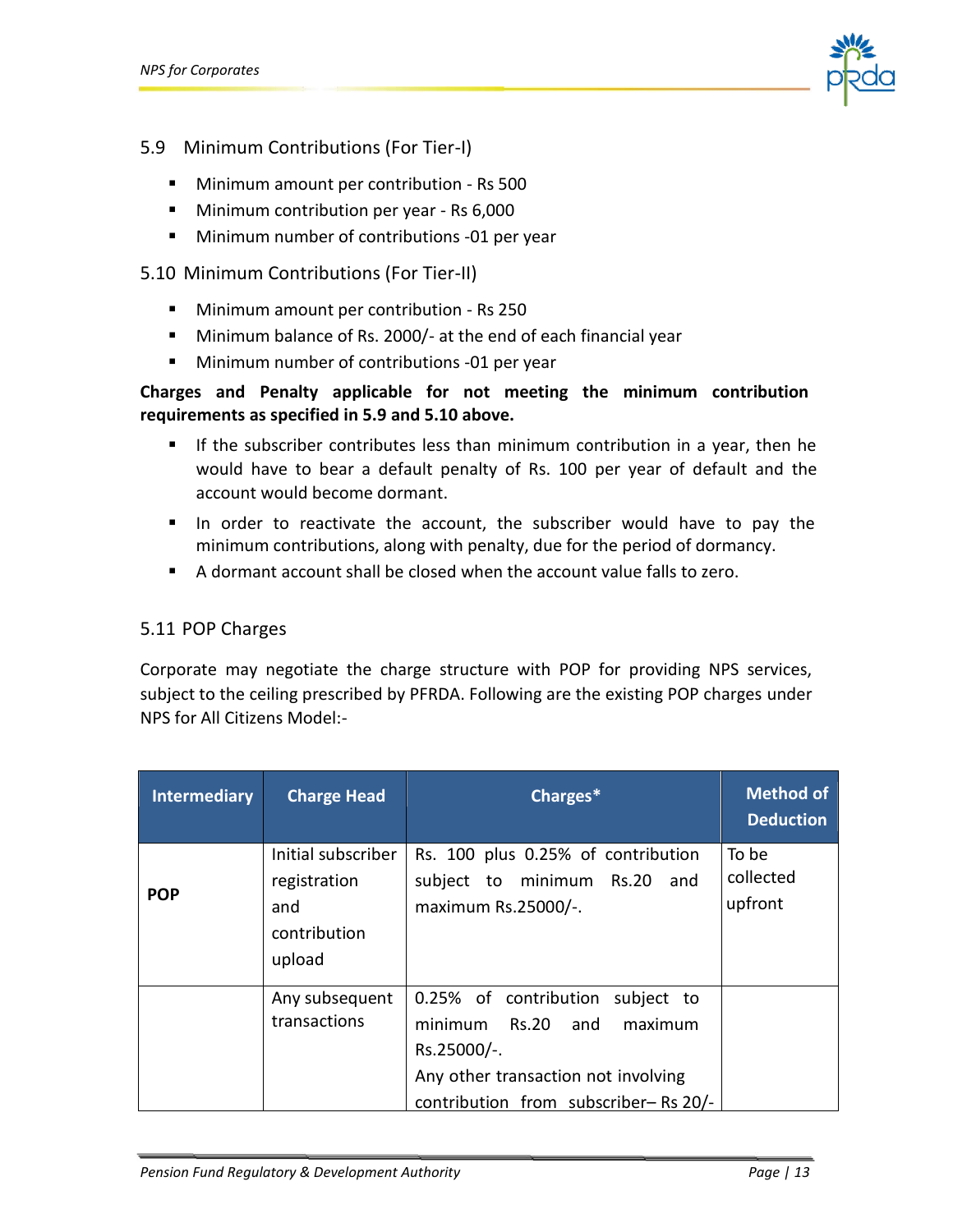

#### 5.12 Other Intermediary charges

Charges of other NPS intermediaries are as follows:-

| Intermediary                                             | <b>Charge head</b>                                                                                               | Charges*                                                                                                             | <b>Method</b><br>of<br><b>Deduction</b>    |
|----------------------------------------------------------|------------------------------------------------------------------------------------------------------------------|----------------------------------------------------------------------------------------------------------------------|--------------------------------------------|
| <b>CRA</b>                                               | <b>PRA Opening charges</b><br><b>Annual PRA Maintenance</b><br>cost per account<br><b>Charge per transaction</b> | <b>Rs. 50</b><br>Rs. 190 <sup>1</sup><br>Rs. 4 <sup>1</sup>                                                          | <b>Through</b><br>cancellation of<br>units |
| <b>Trustee Bank</b>                                      | <b>Per transaction</b>                                                                                           | zero                                                                                                                 |                                            |
| Custodian <sup>5</sup><br>(On asset value<br>in custody) | <b>Asset Servicing charges</b>                                                                                   | 0.0075 % per annum<br>for<br><b>Electronic</b><br>0.05%<br>segment<br>&<br><b>Physical</b><br>for<br>p.a.<br>segment | <b>Through NAV</b><br>deduction            |
| PF charges                                               | <b>Investment Management</b><br>$\text{Fe}^3$                                                                    | 0.01% of AUM                                                                                                         | <b>Through NAV</b><br>deduction            |

\*Service tax and other levies, as applicable, will be levied as per the existing tax laws.

**2** CRA's charge for maintenance of your permanent retirement would include charges for maintenance of electronic information of the balances in your PRA, for incorporating changes to PRA details received by the CRA in electronic form, for sending annual account information once a year in printed form etc.

<sup>2</sup>These include

- 1. Regular subscriber's contribution.
- 2. Change in subscriber data
- 3. Change of investment scheme/pension funds
- 4. Processing of withdrawal request
- 5. Issuance of printed Account statement,
- 6. Any other subscriber services as may be prescribed by PFRDA

3<br>The Investment Management Fee is inclusive of all transaction related charges such as brokerage, transaction cost etc. except custodian charges and applicable taxes. The Investment Management Fee is calculated on the average daily assets managed by the pension fund.

<sup>4</sup> Trustee Bank charges are not charged to subscriber directly. Transaction refers to the entire chain of activities starting from receipt of electronic instructions/ receipt of physical instrument to transfer of funds to the designated PFs. On the outflow side, it would include all activities leading to credit of beneficiary account.

5 Charges for Demat/Remat, Receipt of shares & SEBI charges are extra.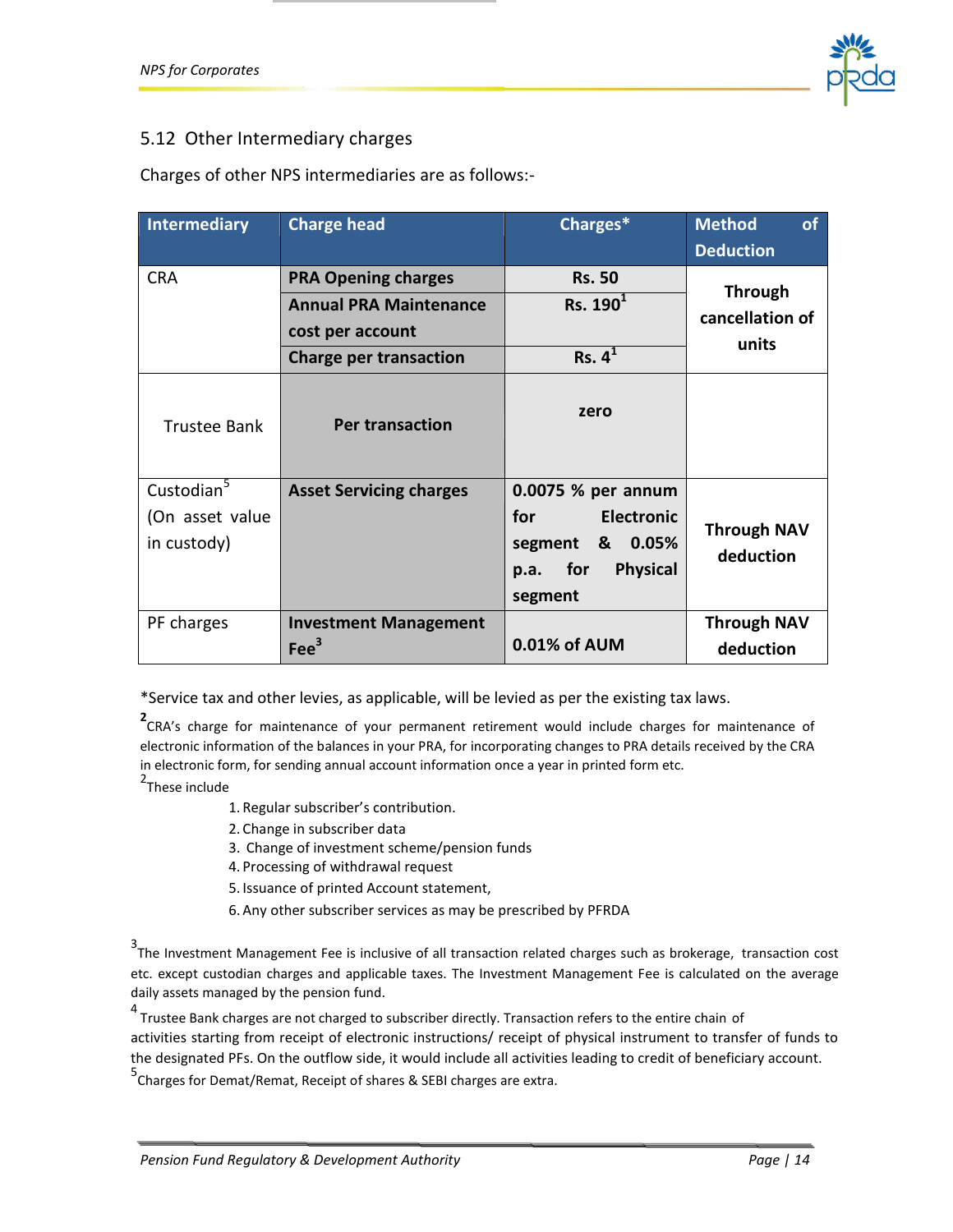

#### 5.13 When can a subscriber withdraw the amount?

| <b>Vesting Criteria</b> | <b>Benefit</b>                                                                                                                                                                                                                                                                                                                                                       |  |  |
|-------------------------|----------------------------------------------------------------------------------------------------------------------------------------------------------------------------------------------------------------------------------------------------------------------------------------------------------------------------------------------------------------------|--|--|
| At any point in         | Subscriber would be required to invest at least 80% of the                                                                                                                                                                                                                                                                                                           |  |  |
| time before 60          | pension wealth to purchase a life annuity from any IRDA -                                                                                                                                                                                                                                                                                                            |  |  |
| years of Age            | regulated life insurance company. Rest 20% of the pension wealth                                                                                                                                                                                                                                                                                                     |  |  |
|                         | may be withdrawn as lump sum.                                                                                                                                                                                                                                                                                                                                        |  |  |
|                         |                                                                                                                                                                                                                                                                                                                                                                      |  |  |
| On attaining the        | At exit subscriber would be required to invest minimum 40                                                                                                                                                                                                                                                                                                            |  |  |
| Age of 60 years         | percent of your accumulated savings (pension wealth) to                                                                                                                                                                                                                                                                                                              |  |  |
| and upto 70             | purchase a life annuity from any IRDA-regulated life insurance                                                                                                                                                                                                                                                                                                       |  |  |
| years of age            | company.                                                                                                                                                                                                                                                                                                                                                             |  |  |
|                         | Subscriber may choose to purchase an annuity for an amount<br>greater than 40 percent. The remaining pension wealth can either<br>be withdrawn in a lump sum on attaining the age of 60 or can be<br>deferred which can be withdrawn at any time before attaining the<br>age of 70 years.<br>Annuity purchase can also be deferred for maximum period of 3<br>years. |  |  |
| Death due to any        | In such an unfortunate event, option will be available to the                                                                                                                                                                                                                                                                                                        |  |  |
| cause                   | Nominee to receive 100% of the NPS pension wealth in lump sum.                                                                                                                                                                                                                                                                                                       |  |  |

#### 5.14 Types of Annuity

The subscriber can purchase an annuity from any one of the PFRDA empanelled annuity service providers as per his choice or selection of the annuity type. Currently, the Indian life insurers who act as Annuity Service Providers provide the following type of annuities in India:

- **Pension (Annuity) payable for life at a uniform rate to the annuitant only.**
- **Pension (Annuity) payable for 5, 10, 15 or 20 years certain and thereafter as long** as you is alive.
- **Pension (Annuity) for life with return of purchase price on death of the annuitant** (Policyholder).
- **Pension (Annuity) payable for life increasing at a simple rate of 3% p.a.**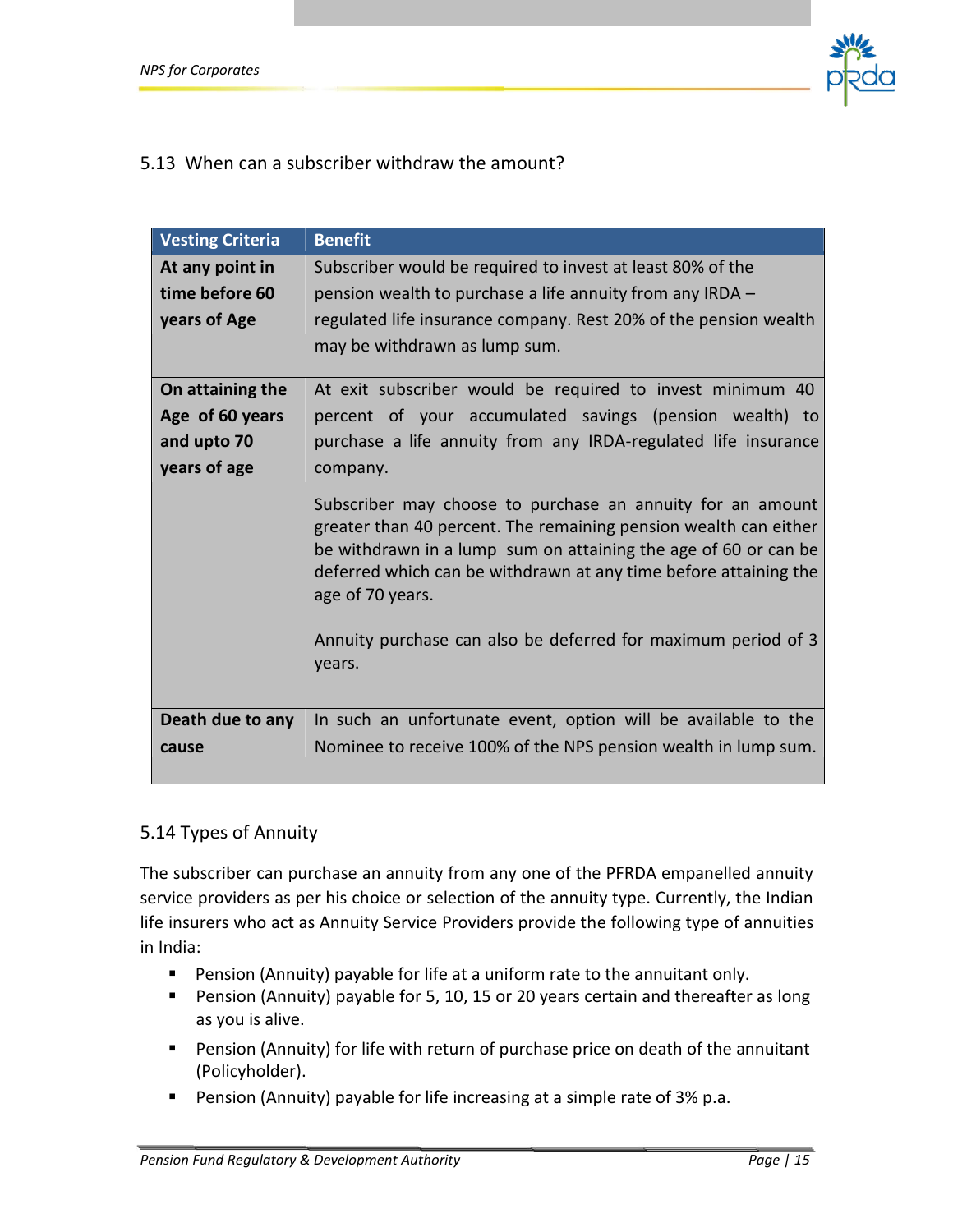

- Pension (Annuity) for life with a provision of 50% of the annuity payable to spouse during his/her lifetime on death of the annuitant.
- Pension (Annuity) for life with a provision of 100% of the annuity payable to spouse during his/her lifetime on death of the annuitant.

List of empaneled ASP is as follows:

- 1. Life Insurance Corporation of India
- 2. Bajaj Allianz Life Insurance Co. Ltd.
- 3. SBI Life Insurance Co. Ltd.
- 4. ICICI Prudential Life Insurance Co. Ltd
- 5. Star Union Dai-ichi Life Insurance Co. Ltd.
- 6. Reliance Life Insurance Co. Ltd.
- 7. HDFC Standard Life Insurance Co. Ltd.

#### 5.15 How to raise Grievance?

NPS has a multi layered Grievance Redressal Mechanism which is easily accessible, simple, quick, fair, responsive and effective.

Subscriber has the option of registering grievance/complaint through the following alternatives:

Call Centre/Interactive Voice Response System (IVR)

Subscriber can contact the CRA call centre at toll free telephone number 1-800-222080 and register the grievance. On successful registration of your grievance, a token number will be allotted by the Customer Care representative for any future reference.

Web based interface

Subscriber can register the grievance at the website  $https://cra-nsdl.com$  with the use of the I-pin allotted to you at the time of opening a Permanent Retirement Account. On successful registration, a token number will be displayed on the screen for future reference.

Physical forms

Subscriber can submit the grievance in a prescribed format to the Corporate/ POP who would forward it to CRA Central Grievance Management System (CGMS).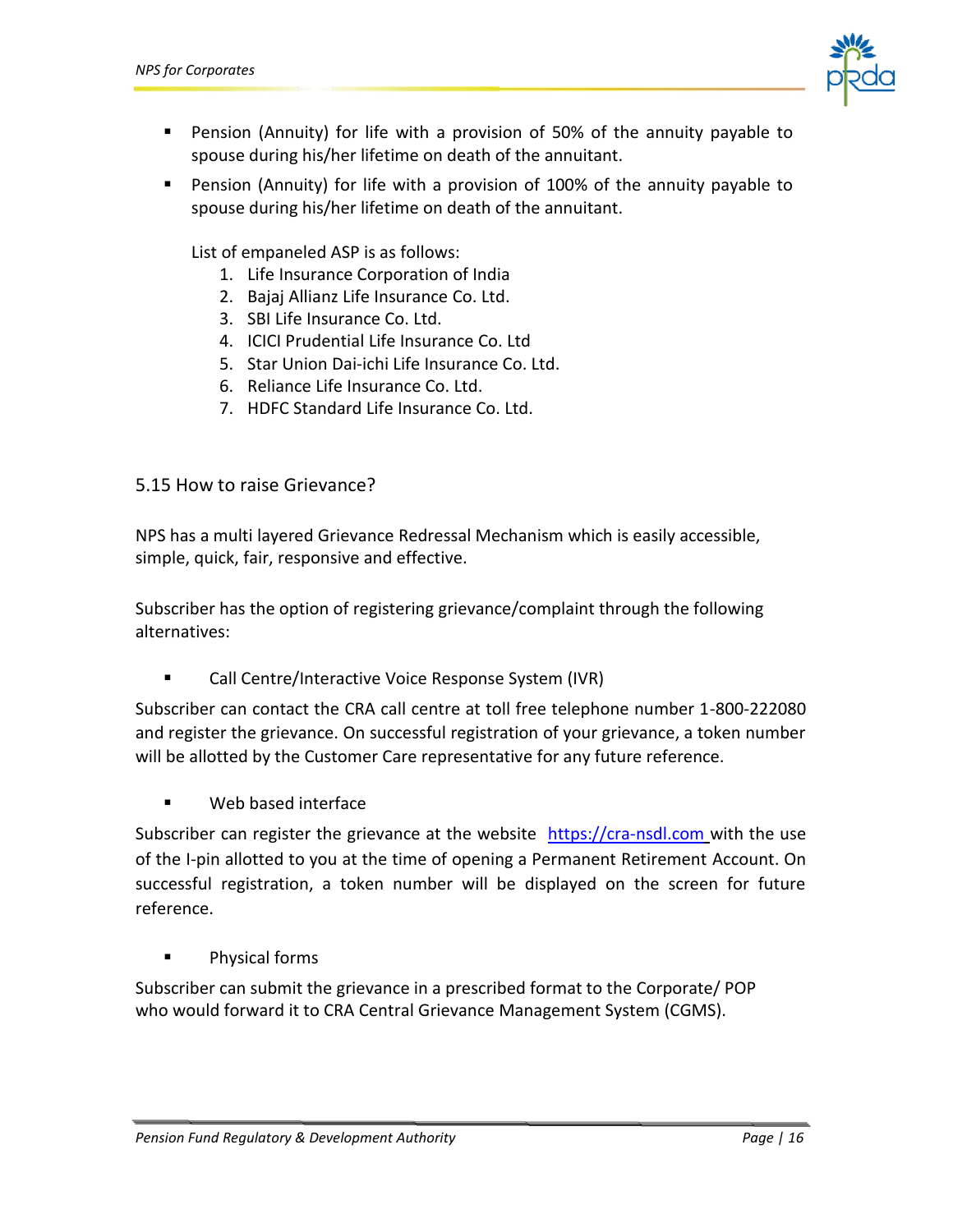5.16 How to get Correction/change in Corporate/Subscriber Master details And/Or Reissue of I-Pin/T-Pin/PRAN Card/change in Employer/scheme preference/POP?

**Subscriber** can submit the request for Correction in Subscriber Master details And/Or Reissue of I-Pin/T-Pin/PRAN Card in Form No CS-S2 and request for change in scheme preference in Form No- CS-S3 to the Corporate/ POP, POP would update it on CRA platform/forward it to CRA.

#### **Change in Employment:**

- When subscriber changes their employment from one organization to another under NPS-Corporate Model, they can shift their PRAN by submitting CS-S3 to the new employer/POP, POP would update it on CRA platform/forward it to CRA.
- Subscriber can submit ISS-1 form to the new employer/POP whenever their employment status changes. i.e. Central Goverment,State Government, Private sector, Self-employed etc. to shift the PRAN from one sector to another .

**Corporates** can submit request for change in investment choice in CHO-2 form and request for change in POP in CHO-3 form to POP, who would update it on CRA platform/forward it to CRA.

## **6 REFERENCES**

#### **Important Websites**

- **Pension Fund Regulatory and Development Authority** www.pfrda.org.in
- **Central Recordkeeping Agency**  Transactional Website: [https://cra-nsdl.com](https://cra-nsdl.com/) Business Website: www.**npscra**[.nsdl.co.in](http://www.npscra.nsdl.co.in/)

#### **Important Documents**

**Registration Forms:** 

Visi[t www.npscra.nsdl.co.in](http://www.npscra.nsdl.co.in/)

 **Operating Guidelines & Standard Operating Procedure:**  Visi[t www.npscra.nsdl.co.in](http://www.npscra.nsdl.co.in/)

#### **Toll Free Numbers**

- CRA- 1800222080
- NPS Information desk- 1800110708